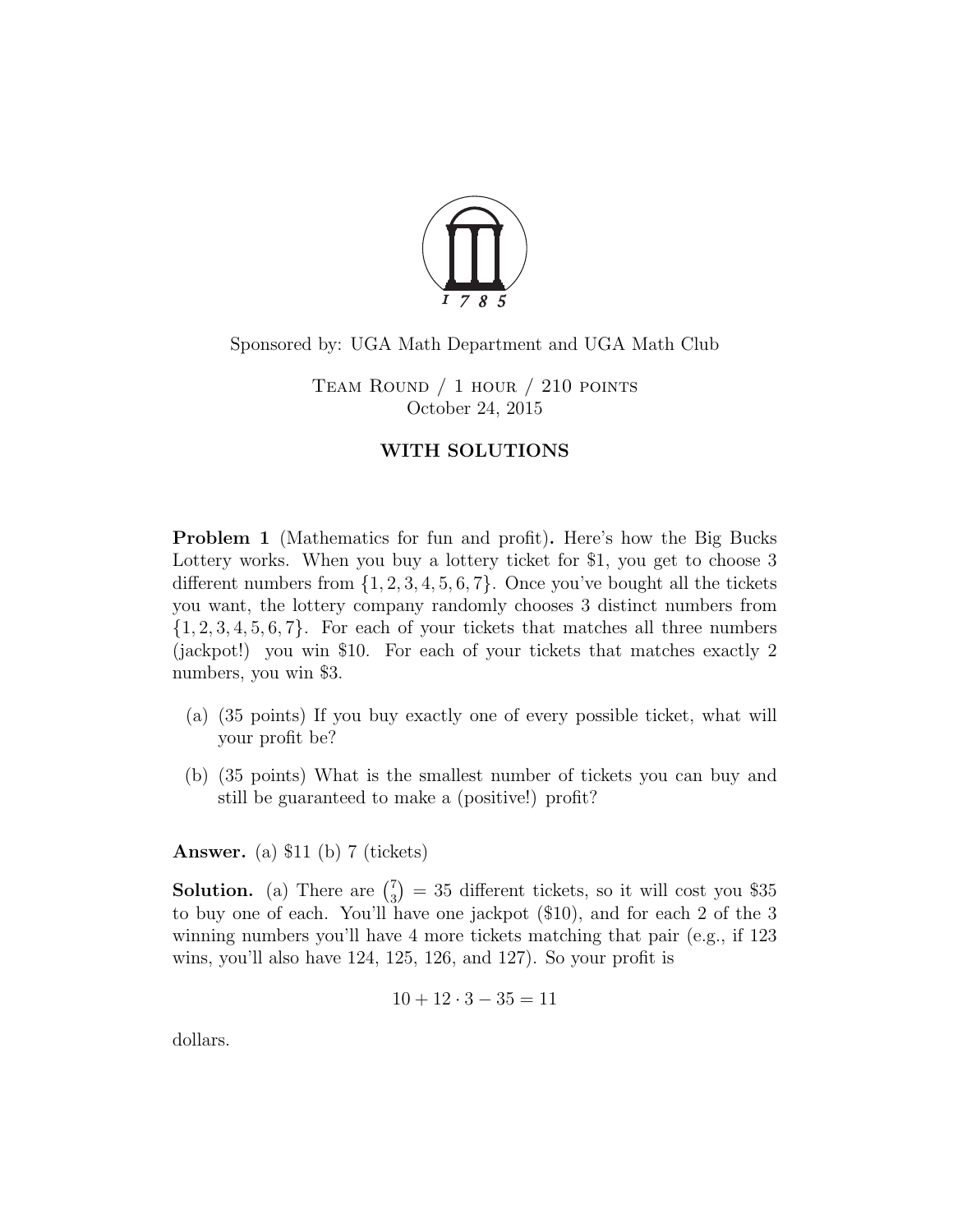(b) It's certainly possible to guarantee a profit with less tickets — in fact, if you buy one less ticket, you might (worst case), miss the jackpot, but you still get 12 winning pairs, for a profit of \$2.

But, surprisingly, it's possible to guarantee a profit with as few as 7 tickets. To see this, we'll take advantage of a little bit of finite projective geometry. The Fano plane is a geometry with 7 points, which we'll call 1, 2, 3, 4, 5, 6, and 7. It's often represented with this diagram:



There are only seven points in the geometry  $-$  the extra curves and lines are there to indicate which points are to be considered collinear. Here are the lines in this geometry:

 $\{5, 2, 7\}, \{7, 1, 6\}, \{5, 3, 6\}, \{2, 4, 6\}, \{1, 4, 5\}, \{7, 4, 3\}, \{2, 1, 3\}.$ 

You may object that the last of these,  $\{2, 1, 3\}$ , doesn't look like a line, but they all satisfy the most important property of a line: two points determine a unique line.

How can you use this to win the lottery? Simply buy the seven tickets corresponding to the seven lines above. If one of them wins the jackpot, you've paid \$7 to win \$10, a profit of \$3. If none of them wins the jackpot, then the three winning numbers are not collinear, so the 3 pairs determine 3 distinct lines — and you have the tickets corresponding to those lines! So you've paid  $$7$  to win  $3 \cdot $3 = $9$ , a profit of \$2.

To see that you can't guarantee a profit with six or fewer tickets, notice that if you buy 6 tickets, you've covered  $6 \cdot {3 \choose 2}$  $\binom{3}{2} = 18$  pairs or less (less if, for example, you buy 123 and 124). Since there are  $\binom{7}{2}$  $2<sub>2</sub>$  = 21 pairs altogether, if the winning ticket contains one of the (at least) 3 uncovered pairs, you win neither the jackpot nor that pair, so you can win at most two pairs. Your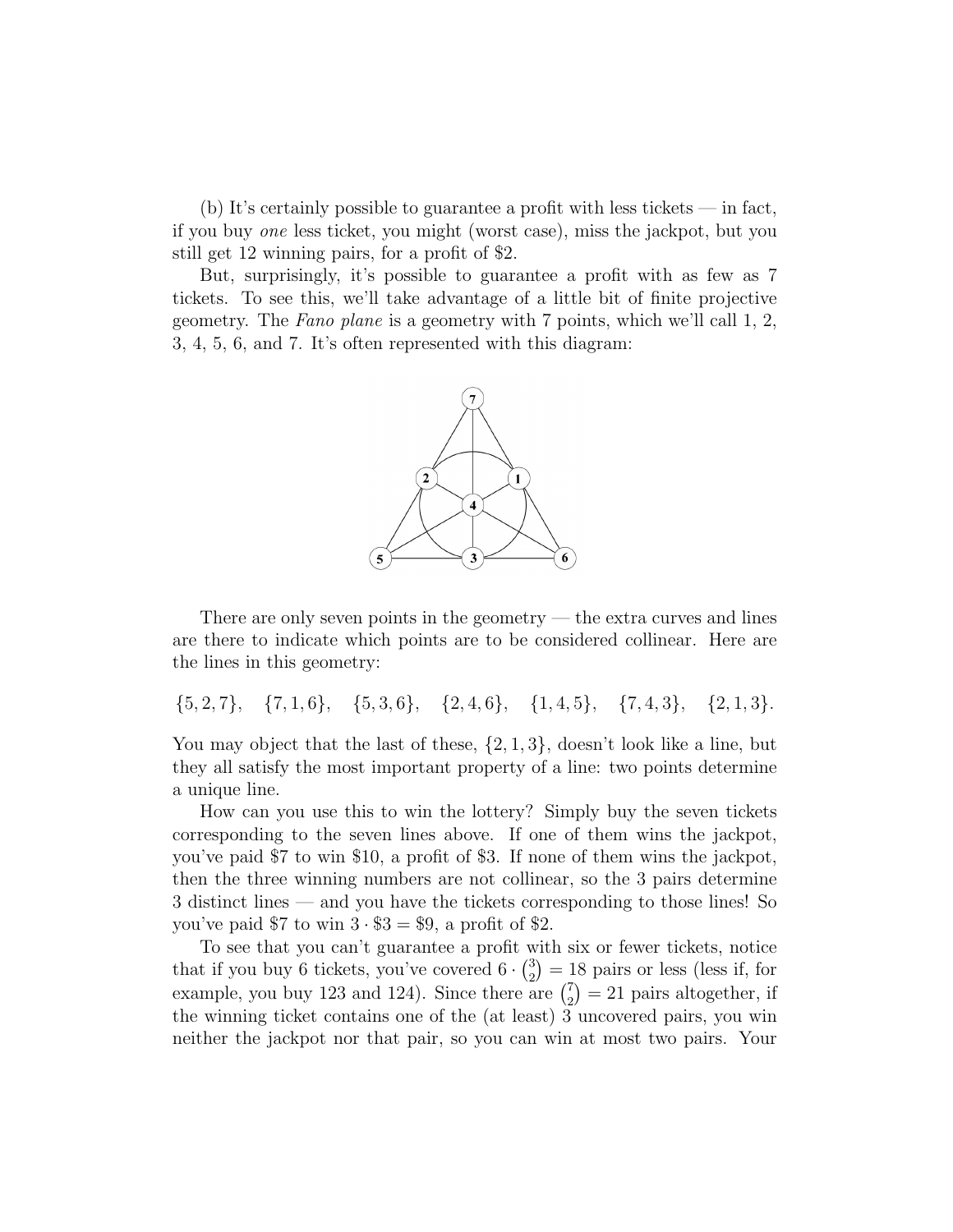winnings are then at most \$6, which at best offsets your \$6 expense. So at best you come out even. You should check that if you buy less than six tickets, it's possible that none of your tickets win anything.

If you're thinking that this type of thing never happens in a real lottery, think again. In his recent book How Not to Be Wrong: The Power of Mathematical Thinking, Jordan Ellenberg describes the (now defunct) Massachusetts WinFall lottery game. It was more complicated than this example — a ticket consisted of 6 out of 46 numbers — but it too offered a disproportionately high payoff for tickets that matched some but not all numbers. Several groups made millions of dollars exploiting this.

If you're thinking the state of Massachusetts was not too bright for running such a lottery, think again — they pocketed hundreds of millions of dollars. Think about that next time you consider buying a lottery ticket!

**Problem 2** (A binary word problem). The *Thue–Morse sequence*  $t_0, t_1, t_2, \ldots$ is a sequence of 0s and 1s defined by the rule

 $t_n =$  $\int 0$  if *n* has an even number of 1s in its binary expansion, 1 otherwise.

For example,  $t_0 = 0$  and  $t_{13} = 1$ . If the terms of the sequence are concatenated, one obtains an infinite "word" in the letters 0 and 1 which begins

 $0110100110010110...$ 

where we take the starting "letter" to be  $t_0 = 0$ . How many occurrences of the string 11 are there in the initial segment

 $t_0t_1 \ldots t_{2014}t_{2015}$ ?

In other words, for how many integers  $0 \le n < 2015$  is  $t_n = t_{n+1} = 1$ ?

Answer. 336

**Solution.** The infinite string  $t_0t_1t_2...$  may be generated by the following process: First, begin with 0, which is  $t_0$ . Having constructed the string  $t_0 \dots t_{2^j-1}$  (for some  $j \ge 0$ ), we form the string

$$
t_0t_1\ldots t_{2^{j+1}-1}
$$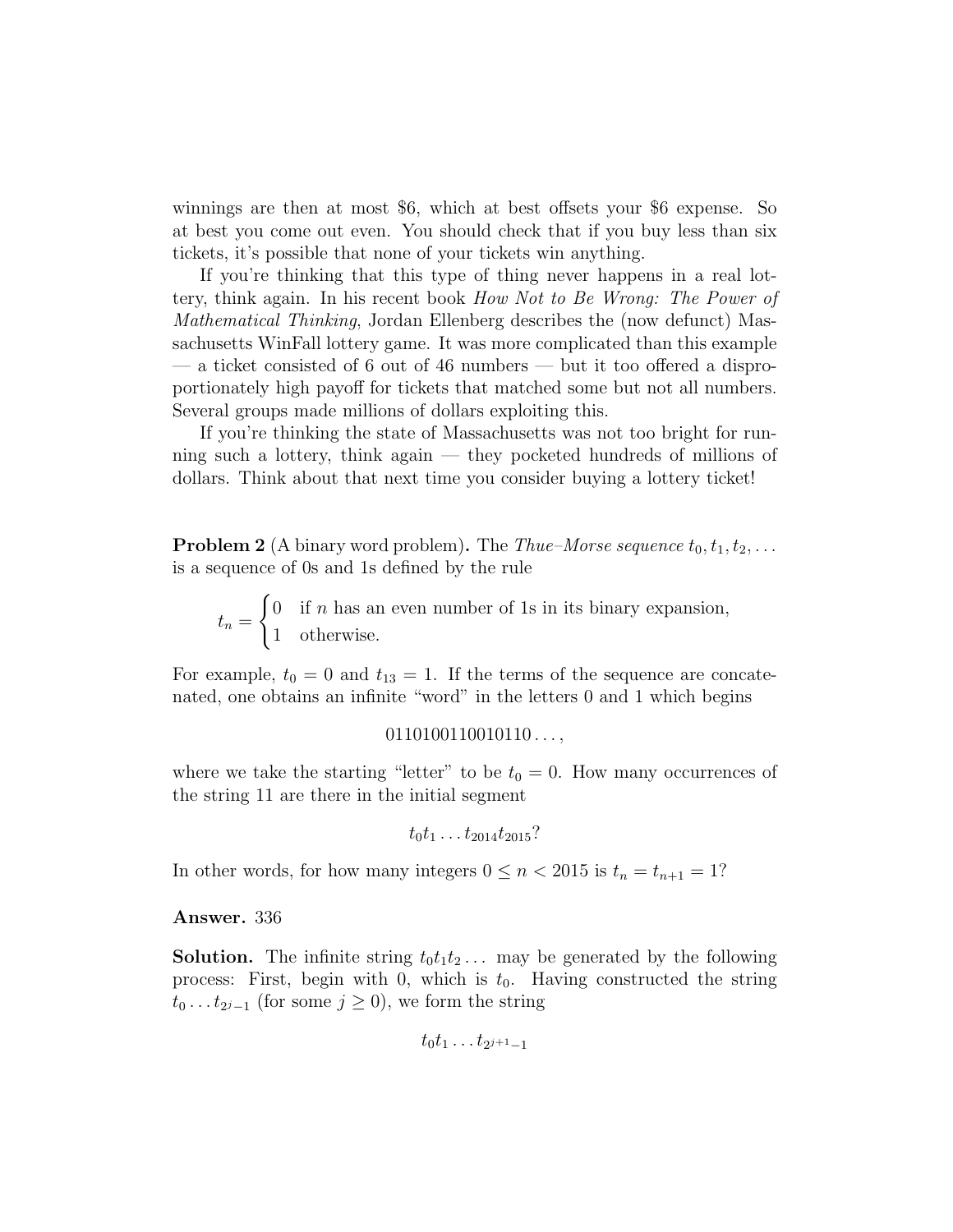by tacking on to the end of our current string its bitwise negation. (To see why this makes sense, notice that the binary expansions of the numbers  $2^j, 2^j+1, \ldots, 2^{j+1}-1$  are formed by adding a leading 1 to the expansions of  $(0, 1, \ldots, 2^{j} - 1)$  To illustrate the process, the first several steps are

$$
\begin{array}{l}0\\01\\0110\\01101001\\0110100110010110\\01101001100101100010110011001.\end{array}
$$

Let  $A_i$  and  $B_i$  be the number of occurrences of the strings 00 and 11 within  $t_0 t_1 \cdots t_{2^j-1}$ . From the above process, we can read off that

$$
A_{j+1} = A_j + B_j,
$$

since the only time we see a 00 comes from either the initial string of  $2<sup>j</sup>$ terms, or from seeing a 11 in its bitwise negation. For  $B_j$ , we have the more complicated relation

$$
B_{j+1} = A_j + B_j + \begin{cases} 1 & \text{if } j \text{ is odd,} \\ 0 & \text{if } j \text{ is even.} \end{cases}
$$

Notice that if j is odd, when we go from the initial string of  $2<sup>j</sup>$  terms to the string of  $2^{j+1}$  terms, the ending 1 in the first string is connected with the opening 1 in the bitwise-negated string; this explains the extra  $+1$  we see above for those j.

Starting with  $A_0 = B_0 = 0$ , we find successively  $A_1 = B_1 = 0$ , then  $A_2 = 0$  and  $B_2 = 1$ , then  $A_3 = B_3 = 1$ , then  $A_4 = 2$  and  $B_4 = 3$ , then  $A_5 = B_5 = 5$ , then  $A_6 = 10$  and  $B_6 = 11$ , then  $A_7 = B_7 = 21$ , then  $A_8 = 42$ and  $B_8 = 43$ , then  $A_9 = B_9 = 85$ , then  $A_{10} = 170$  and  $B_{10} = 171$ , then  $A_{11} = B_{11} = 341.$ 

Now  $B_{11}$  is the number of solutions to  $t_n = t_{n+1}$  with  $0 \leq n < 2047$ . From this count, we need to subtract off the number of solutions for  $2015 \leq$  $n < 2047$ . Since the binary expansion of 2047 consists of eleven 1s, it follows that  $t_{2047-n}$  is the bitwise negation of  $t_n$ , for all  $0 \leq n \leq 2047$ . So letting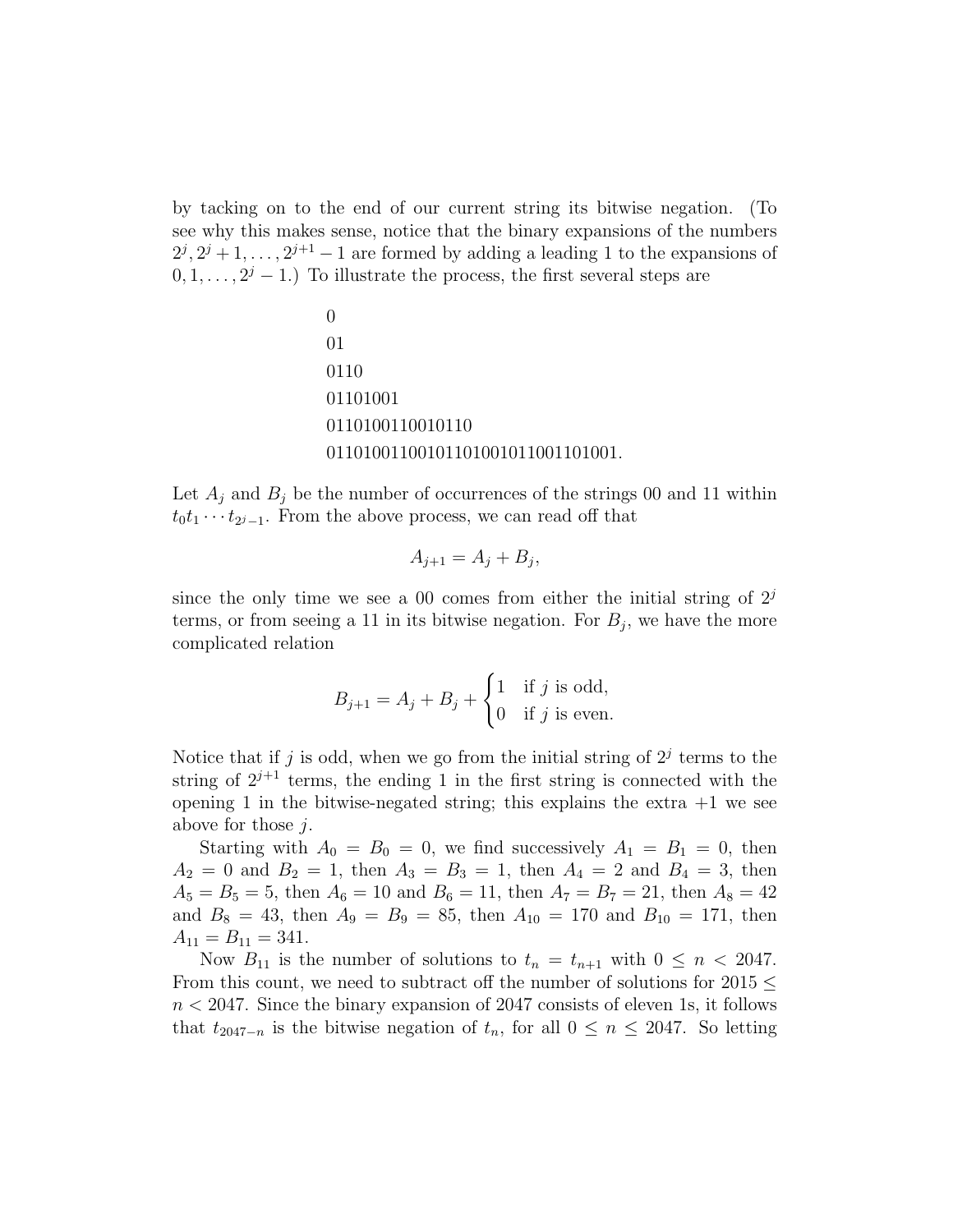$$
k = 2047 - n,
$$
  
\n
$$
\#\{2015 \le n < 2047 : t_n = t_{n+1} = 1\}
$$
  
\n
$$
= \#\{0 < k \le 32 : t_{k-1} = t_k = 0\}
$$
  
\n
$$
= \#\{0 \le m \le 31 : t_m = t_{m+1} = 0\}.
$$

The final expression here is *almost* our  $A_5$ :  $A_5$  is the number of solutions to  $t_m = t_{m+1} = 0$  for  $0 \le m < 31$ . We only see a difference if  $t_{31} = t_{32} = 0$ . But  $t_{31} = 1$ . So in fact, the last displayed quantity is  $A_5 = 5$ . Hence, the final answer is  $341 - 5 = 336$ .

Problem 3 (Be careful or you'll lose a digit!). Dan D. Man (the D stands for "Digit") tabulates the leading decimal digits of each of the 2015 numbers  $3^0, 3^1, \ldots, 3^{2014}$ . He observes that  $3^{2014}$  has leading digit 8 and that the digit 9 appears 93 times as the leading digit. If A is the number of times that 1 appears the leading digit, and  $B$  the number of times that 2 appears, find  $A + B$ .

## Answer. 961

**Solution.** Consider the sequence  $\ell_n$  giving the leading digits of  $3^n$ , for  $n = 0, 1, 2, \ldots$  The consecutive terms of the sequence can be broken into nonoverlapping groups of the following types:

$$
a = \{1, 3, 9\},
$$
  $b = \{1, 3\},$   $c = \{1, 4\},$   $d = \{1, 5\},$   
 $e = \{2, 6\},$   $f = \{2, 7\},$   $g = \{2, 8\}.$ 

Since  $3^{2014}$  has leading digit 8, we know that the sequence  $\ell_0, \ldots, \ell_{2014}$  ends with the appearance of a group of type g.

Let  $N_a$  be the number of groups of type a that occur in  $\ell_0, \ldots, \ell_{2014}$ , and similarly for  $N_b$  thru  $N_q$ . Clearly,

$$
3N_a + 2(N_b + N_c + N_d + N_e + N_f + N_g) = 2015.
$$

Since 9 appears 93 times as the leading digit, we know  $N_a = 93$ ; subtracting  $N_a$  from the preceding equation gives

$$
2(N_a + N_b + N_c + N_d + N_e + N_f + N_g) = 1922.
$$